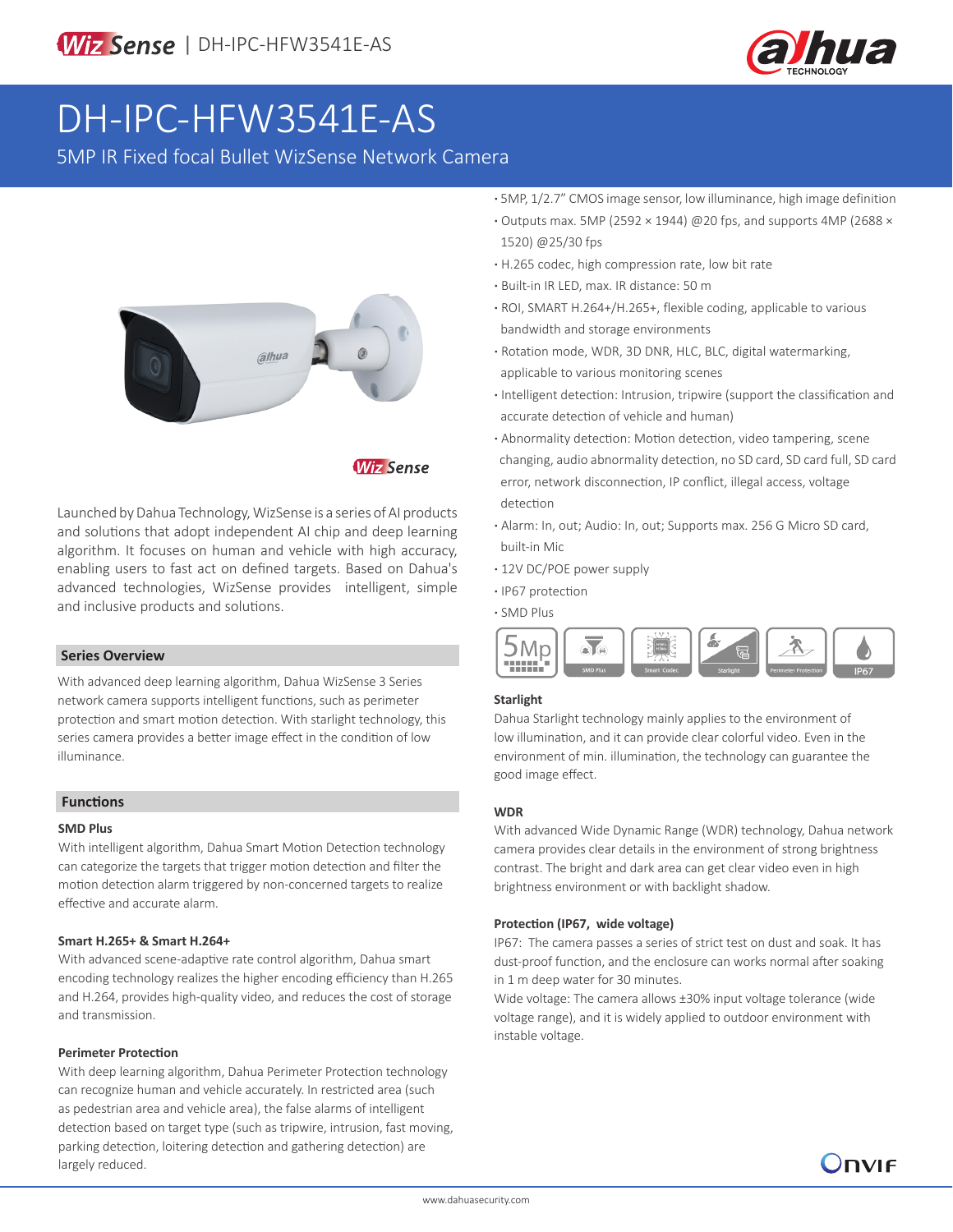# Wiz Sense | DH-IPC-HFW3541E-AS

### **Technical Specification**

| Camera                       |                   |                                                                                                                                                                         |                      |                     |                                         |
|------------------------------|-------------------|-------------------------------------------------------------------------------------------------------------------------------------------------------------------------|----------------------|---------------------|-----------------------------------------|
| <b>Image Sensor</b>          |                   | 1/2.7"5Megapixel progressive CMOS                                                                                                                                       |                      |                     |                                         |
| Max. Resolution              |                   | 2592 (H) ×1944 (V)                                                                                                                                                      |                      |                     |                                         |
| <b>ROM</b>                   |                   | 128 MB                                                                                                                                                                  |                      |                     |                                         |
| <b>RAM</b>                   |                   | 512 MB                                                                                                                                                                  |                      |                     |                                         |
| <b>Scanning System</b>       |                   | Progressive                                                                                                                                                             |                      |                     |                                         |
| Electronic Shutter Speed     |                   | Auto/Manual 1/3 s-1/100000 s                                                                                                                                            |                      |                     |                                         |
| Min. Illumination            |                   | 0.005 Lux@F1.6                                                                                                                                                          |                      |                     |                                         |
| S/N Ratio                    |                   | > 56 dB                                                                                                                                                                 |                      |                     |                                         |
| <b>Illumination Distance</b> |                   | 50 m (164.0 ft)                                                                                                                                                         |                      |                     |                                         |
| Illuminator On/Off Control   |                   | Auto/Manual                                                                                                                                                             |                      |                     |                                         |
| <b>Illuminator Number</b>    |                   | 1 (IR LED)                                                                                                                                                              |                      |                     |                                         |
| Pan/Tilt/Rotation Range      |                   | Pan: 0°-360°; Tilt: 0°-90°; Rotation: 0°-360°                                                                                                                           |                      |                     |                                         |
| Lens                         |                   |                                                                                                                                                                         |                      |                     |                                         |
| Lens Type                    |                   | Fixed-focal                                                                                                                                                             |                      |                     |                                         |
| Mount Type                   |                   | M12                                                                                                                                                                     |                      |                     |                                         |
| Focal Length                 |                   | 2.8 mm; 3.6 mm; 6 mm                                                                                                                                                    |                      |                     |                                         |
| Max. Aperture                |                   | F1.6                                                                                                                                                                    |                      |                     |                                         |
| Field of View                |                   | 2.8 mm: Horizontal: 98°; vertical: 72°; diagonal: 130°<br>3.6 mm: Horizontal: 80°; vertical: 59°; diagonal: 106°<br>6 mm: Horizontal: 50°; vertical: 36°; diagonal: 64° |                      |                     |                                         |
| Iris Type                    |                   | Fixed                                                                                                                                                                   |                      |                     |                                         |
| <b>Close Focus Distance</b>  |                   | 2.8 mm: 0.9 m (3.0 ft)<br>3.6 mm: 1.6 m (5.3 ft)<br>6 mm: 3.2 m (10.5 ft)                                                                                               |                      |                     |                                         |
|                              | Lens              | Detect                                                                                                                                                                  | Observe              | Recognize           | Identify                                |
|                              | 2.8 <sub>mm</sub> | 56.0 m<br>(183.7 ft)                                                                                                                                                    | 22.4 m<br>(73.5 ft)  | 11.2 m<br>(36.8 ft) | 5.6 <sub>m</sub><br>$(18.4 \text{ ft})$ |
| <b>DORI Distance</b>         | 3.6 <sub>mm</sub> | 80.0 m<br>(262.5 ft)                                                                                                                                                    | 32.0 m<br>(105.0 ft) | 16.0 m<br>(52.5 ft) | 8.0 m<br>(26.3 ft)                      |
|                              | 6 <sub>mm</sub>   | 120.0 m<br>(393.7 ft)                                                                                                                                                   | 48.0 m<br>(157.5 ft) | 24.0 m<br>(78.7 ft) | 12.0 m<br>(39.4ft)                      |
| Professional, Intelligent    |                   |                                                                                                                                                                         |                      |                     |                                         |
| <b>Perimeter Protection</b>  |                   | Tripwire; intrusion (Recognition of human and vehicle)                                                                                                                  |                      |                     |                                         |

| Intelligent Search       | Work together with Smart NVR to perform refine<br>intelligent search, event extraction and merging to event<br>videos                                                 |  |
|--------------------------|-----------------------------------------------------------------------------------------------------------------------------------------------------------------------|--|
| Video                    |                                                                                                                                                                       |  |
| Video Compression        | H.265; H.264; H.264H; H.264B; MJPEG(only supported<br>by sub stream)                                                                                                  |  |
| Smart Codec              | Smart H.265+/ Smart H.264+                                                                                                                                            |  |
| Video Frame Rate         | Main stream (2592 × 1944@1-20 fps)<br>$(2688 \times 1520@1 - 25/30$ fps)<br>sub stream(704 × 576@1-25 fps/704 × 480@1-30 fps)<br>third stream(1280 × 720@1-25/30 fps) |  |
| <b>Stream Capability</b> | 3 streams                                                                                                                                                             |  |

| Resolution              | 5M (2592 × 1944); 4M (2688 × 1520); 3M (2304 × 1296);<br>1080p (1920 × 1080); 1.3M (1280 × 960); 720p (1280<br>× 720); D1 (704 × 576/704 × 480); VGA (640 × 480); CIF<br>$(352 \times 288/352 \times 240)$                                                                                                           |  |  |
|-------------------------|----------------------------------------------------------------------------------------------------------------------------------------------------------------------------------------------------------------------------------------------------------------------------------------------------------------------|--|--|
| <b>Bit Rate Control</b> | CBR/VBR                                                                                                                                                                                                                                                                                                              |  |  |
| Video Bit Rate          | H.264: 3 Kbps-8192 Kbps<br>H.265: 3 Kbps-8192 Kbps                                                                                                                                                                                                                                                                   |  |  |
| Day/Night               | Auto(ICR)/Color/B/W                                                                                                                                                                                                                                                                                                  |  |  |
| BLC                     | Yes                                                                                                                                                                                                                                                                                                                  |  |  |
| HLC                     | Yes                                                                                                                                                                                                                                                                                                                  |  |  |
| WDR                     | 120 dB                                                                                                                                                                                                                                                                                                               |  |  |
| White Balance           | Auto/natural/street lamp/outdoor/manual/regional<br>custom                                                                                                                                                                                                                                                           |  |  |
| Gain Control            | Auto/Manual                                                                                                                                                                                                                                                                                                          |  |  |
| Noise Reduction         | 3D DNR                                                                                                                                                                                                                                                                                                               |  |  |
| <b>Motion Detection</b> | OFF/ON (4 areas, rectangular)                                                                                                                                                                                                                                                                                        |  |  |
| Region of Interest(RoI) | Yes (4 areas)                                                                                                                                                                                                                                                                                                        |  |  |
| Smart Illumination      | Yes                                                                                                                                                                                                                                                                                                                  |  |  |
| <b>Image Rotation</b>   | 0°/90°/180°/270° (Support 90°/270° with 1920 × 1080<br>resolution and lower.)                                                                                                                                                                                                                                        |  |  |
| Mirror                  | Yes                                                                                                                                                                                                                                                                                                                  |  |  |
| Privacy Masking         | 4 areas                                                                                                                                                                                                                                                                                                              |  |  |
| Audio                   |                                                                                                                                                                                                                                                                                                                      |  |  |
| Built-in MIC            | Yes                                                                                                                                                                                                                                                                                                                  |  |  |
| Audio Compression       | G.711a; G.711Mu; G726; AAC                                                                                                                                                                                                                                                                                           |  |  |
| Alarm                   |                                                                                                                                                                                                                                                                                                                      |  |  |
| Alarm Event             | No SD card; SD card full; SD card error; less service time<br>of SD card (smart card supports); network disconnection;<br>IP conflict; illegal access; voltage detection; security<br>exception; motion detection; video tampering; scene<br>changing; input abnormal; intensity change; tripwire;<br>intrusion; SMD |  |  |
| Network                 |                                                                                                                                                                                                                                                                                                                      |  |  |
| Network                 | RJ-45 (10/100 Base-T)                                                                                                                                                                                                                                                                                                |  |  |
| SDK and API             | Yes                                                                                                                                                                                                                                                                                                                  |  |  |
| Protocol                | IPv4;IPv6;HTTP;HTTPS;TCP;UDP;ARP;RTP;RTSP;RTCP;<br>RTMP;SMTP;FTP;SFTP;DHCP;DNS;DDNS;QoS;UPnP;NTP;<br>Multicast;ICMP;IGMP;NFS;PPPoE;802.1x;SNMP                                                                                                                                                                       |  |  |
| Interoperability        | ONVIF(Profile S/Profile G);CGI;P2P;Milestone;Genetec                                                                                                                                                                                                                                                                 |  |  |
| Scene Self-adaptation   | Yes                                                                                                                                                                                                                                                                                                                  |  |  |
| User/Host               | 20 (Total bandwidth: 64 M)                                                                                                                                                                                                                                                                                           |  |  |
| Storage                 | FTP; SFTP; Micro SD Card (support max. 256 G); Dahua<br>Cloud; NAS                                                                                                                                                                                                                                                   |  |  |
| Browser                 | IE: IE8, IE9, IE11<br>Chrome<br>Firefox                                                                                                                                                                                                                                                                              |  |  |
| Management Software     | Smart PSS, DSS, DMSS                                                                                                                                                                                                                                                                                                 |  |  |
| Mobile Phone            | IOS; Android                                                                                                                                                                                                                                                                                                         |  |  |